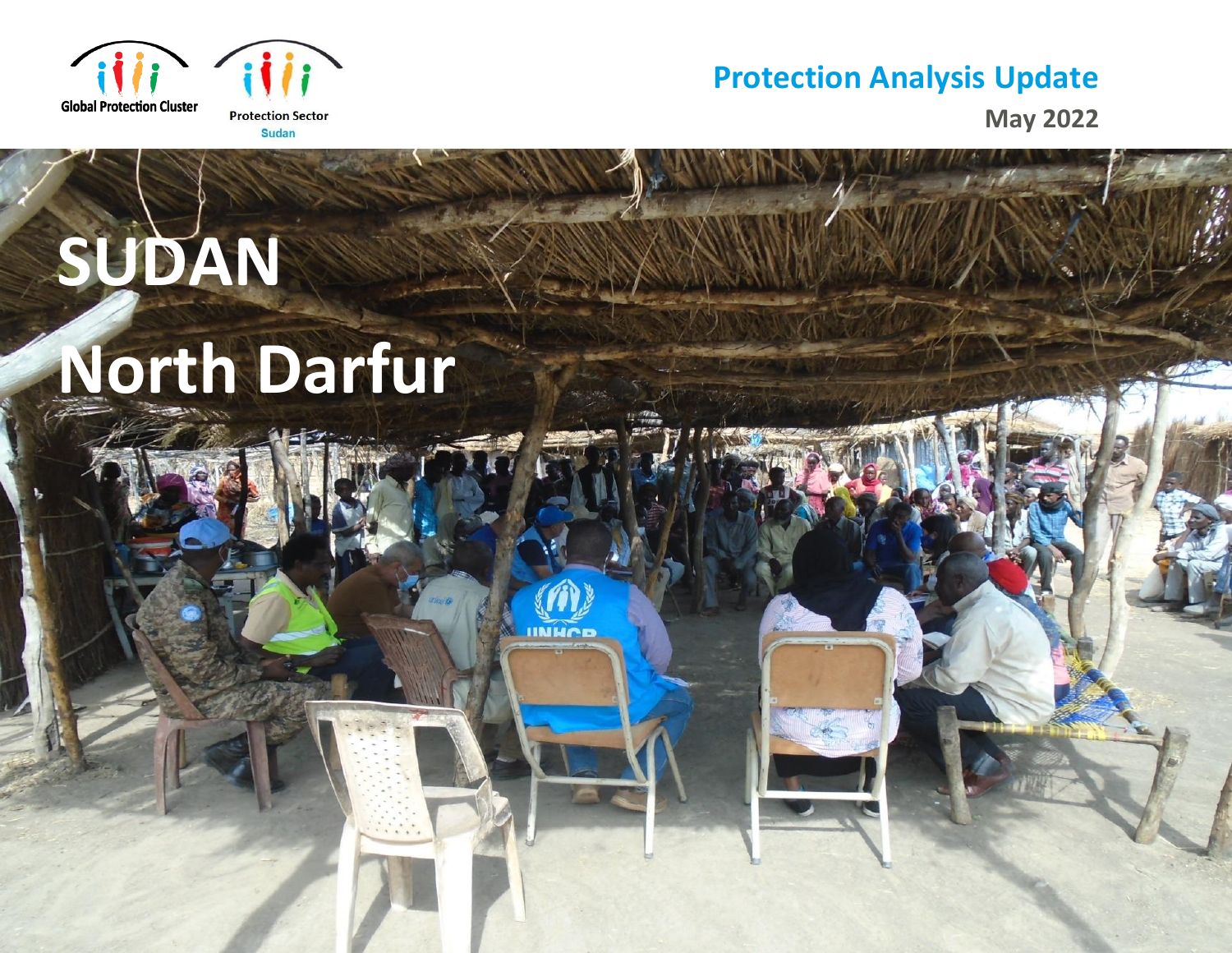

# 1. REPORT SUMMARY

The State of North Darfur is facing a protection crisis on multiple fronts. As of October 2021, North Darfur hosts the second largest number of internally displaced persons (IDPs) in the region after South Darfur, with 666,217 IDPs across 13 localities. Most IDPs have been displaced and secondarily displaced since the conflict began in 2003, with periods of return followed by new displacement due to regular conflict and violence.

The Government of Sudan does not register IDPs or IDP returnees. Thus, the number of IDP returnees is available only through the selfreport of community members to the IOM Displacement Tracking Matrix (DTM). The 2021 withdrawal of the United Nations–African Union Mission in Darfur (UNAMID), continued impacts of the 25 October 2021 military coup, and lack of implementation of the 2020 Juba Peace Agreement (JPA) are factors which have contributed to increased risks to civilians across the State, including for IDPs, returnees, refugees and host communities.

The Protection of Civilians is further impacted due to the low capacity of State authorities and the large-scale presence of armed groups. Inter-communal violence, often precipitated by clashes over access to land and natural resources, has led to regular cycles of new displacement. The humanitarian community in North Darfur has been unable to fully respond to the crisis due to the fragile security environment whereby protection monitoring, and inter-sectoral missions cannot be conducted due to a lack of guarantee of physical safety in accessing affected communities, and requirements that UN entities move to the field with police escorts provided by the Government.

As the largest state in the Darfur region, vulnerable persons across North Darfur must travel long distances to reach protection services, which are centered almost entirely on Child Protection (CP) and

Gender-Based Violence (GBV) in a handful of localities. Access to legal assistance, including Housing, Land and Property (HLP) services, is extremely limited due to a low understanding of communities on processes required to obtain critical civil documentation, the low capacity of the State Civil Registry and the low presence of formal legal mechanisms.

*Figure 1: Protection Severity Mapping North Darfur*



Major significant concerns are held regarding the upcoming 2022 agricultural season due to high levels of violence and economic inflation, leading the Protection Sector to highlight that more attention is needed from the international community on the challenges facing North Darfur.

#### **Methodology and Limitations**

The Protection Sector used analysis of qualitative and quantitative data taken from protection monitoring missions, interagency needs assessments, and rapid protection needs assessments to draft this document. Key information gaps include the consequences of missing civil documentation and information on housing, land and property issues at the community level.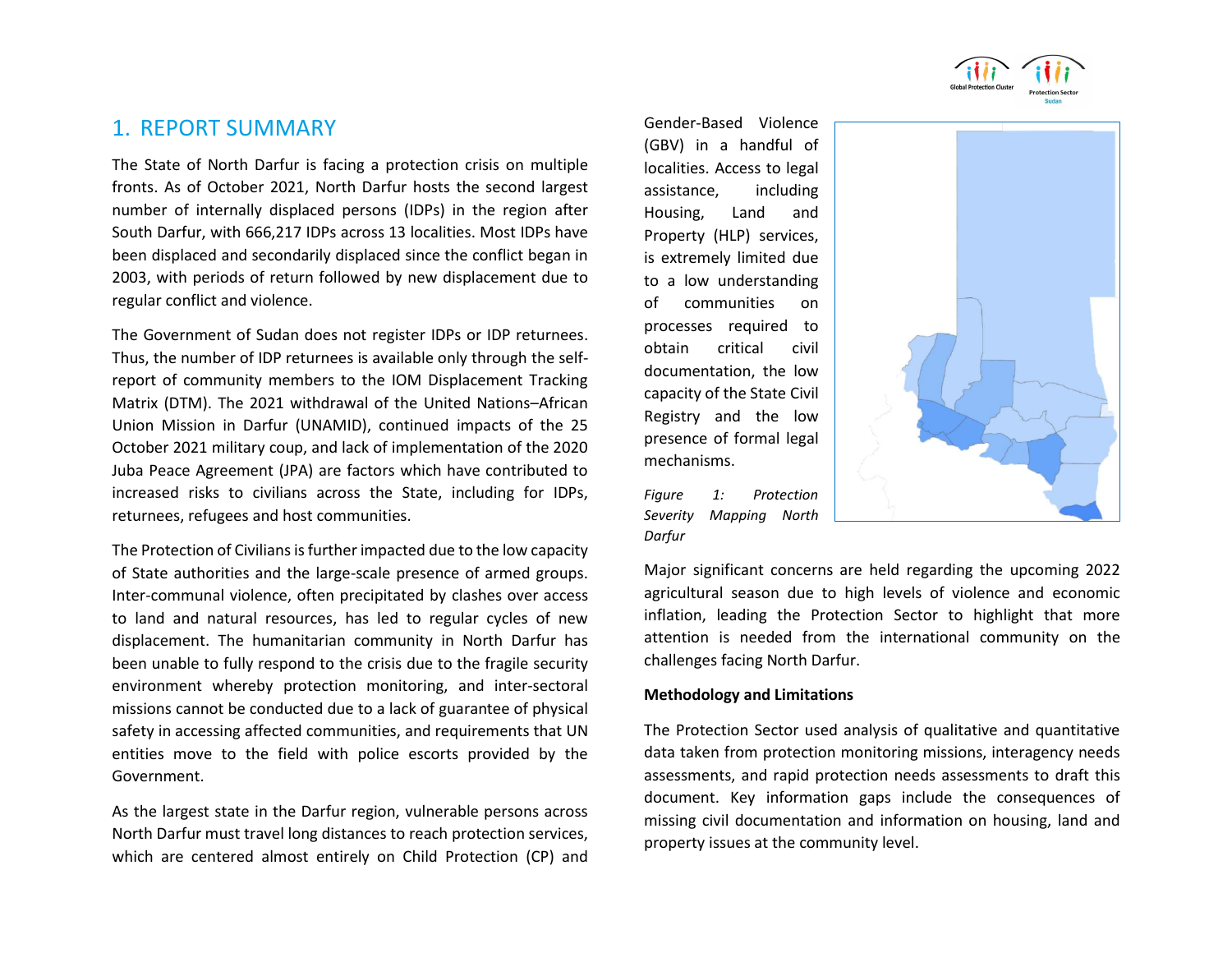# 2. CONTEXT OVERVIEW

The uncertainty of the Sudanese transition, compounded by armed conflict, inter-communal violence, human rights violations and a rise in criminality, have led to severe impacts on the protection environment in North Darfur for all civilians.

#### **Affected Communities**



As of 2021, the North Darfur Protection Working Group recorded the deaths and injuries of 187 and 116 civilians, respectively. In the first quarter of 2022, 28 injuries and 26 deaths were reported.

As of April 2022, the number of hotspot localities identified by the North Darfur Protection Working Group increased from 4 to  $12<sup>1</sup>$ .



#### **Key Challenges**

North Darfur is among the most affected States in the Darfur region concerning challenges regarding Housing, Land and Property (HLP); competition between communities over ever-scarce natural resources due to the impacts of climate change; recurrent drought; and inter-communal violence and high numbers of armed groups. Attacks against IDP farmers, destruction of agricultural land, and destruction of civilian property, including housing, have increased humanitarian needs as agriculture often serves as both the only source of livelihood and food security for vulnerable communities.

<sup>1</sup> *The Sudan Protection Sector defines Hotspots as geographical areas (sites, Localities) experiencing inter-communal violence, presence of armed groups, the presence of UXOs/land mines and increased criminality. Hotspots face* 

Economic shocks, including the decreased value of the Sudanese Pound (SDG), have created further challenges in accessing basic needs, including electricity, food and support for livestock.

Recurrent drought and increased pests, inflation, and intercommunal violence are expected to dramatically and negatively impact the agricultural yield for 2022, with some projections that North Darfur may face IPC Phase 3. Communities report that the cost of a 1 kg bag of millet has increased from 2,000 SDG in 2021 to 13,000 SDG in 2022—outside of the scope of affordability for most communities. Communities also report rising rates of malnutrition, particularly affecting children under 5.

As of April 2022, an estimated 41,766 persons have tested positive throughout Sudan for COVID-19 since the pandemic began, with an estimated 3,300 persons dying from the disease in the country. The Federal Ministry of Health reported 1,822,868 cases of malaria in 2021, compared to 1,456,413 in 2020. Increases in cases of dengue fever, previously unknown in the State until recent years, were also reported, raising concerns regarding the capacity of the North Darfur State Ministry of Health's ability to mitigate and control mosquitoborne diseases. Over 1,860 cases of hepatitis E, impacting primarily pregnant women, were also registered between June and December 2021.

#### **Security Environment and Access**

In the first quarter of 2022, North Darfur escalated inter-communal violence, mainly between nomads and IDP farmers in As Serief, Daras-Salam, Kebkabiya, Kutum and Tawilla Localities. The widespread presence of armed nomadic groups, JPA signatories, the Rapid Security Forces (RSF) and the Sudanese Armed Forces (SAF) have created an environment whereby the security forces and armed

*high risk of further conflict. Hotspot Sites are individual geographical locations within Hotspot Localities with the same characteristics.*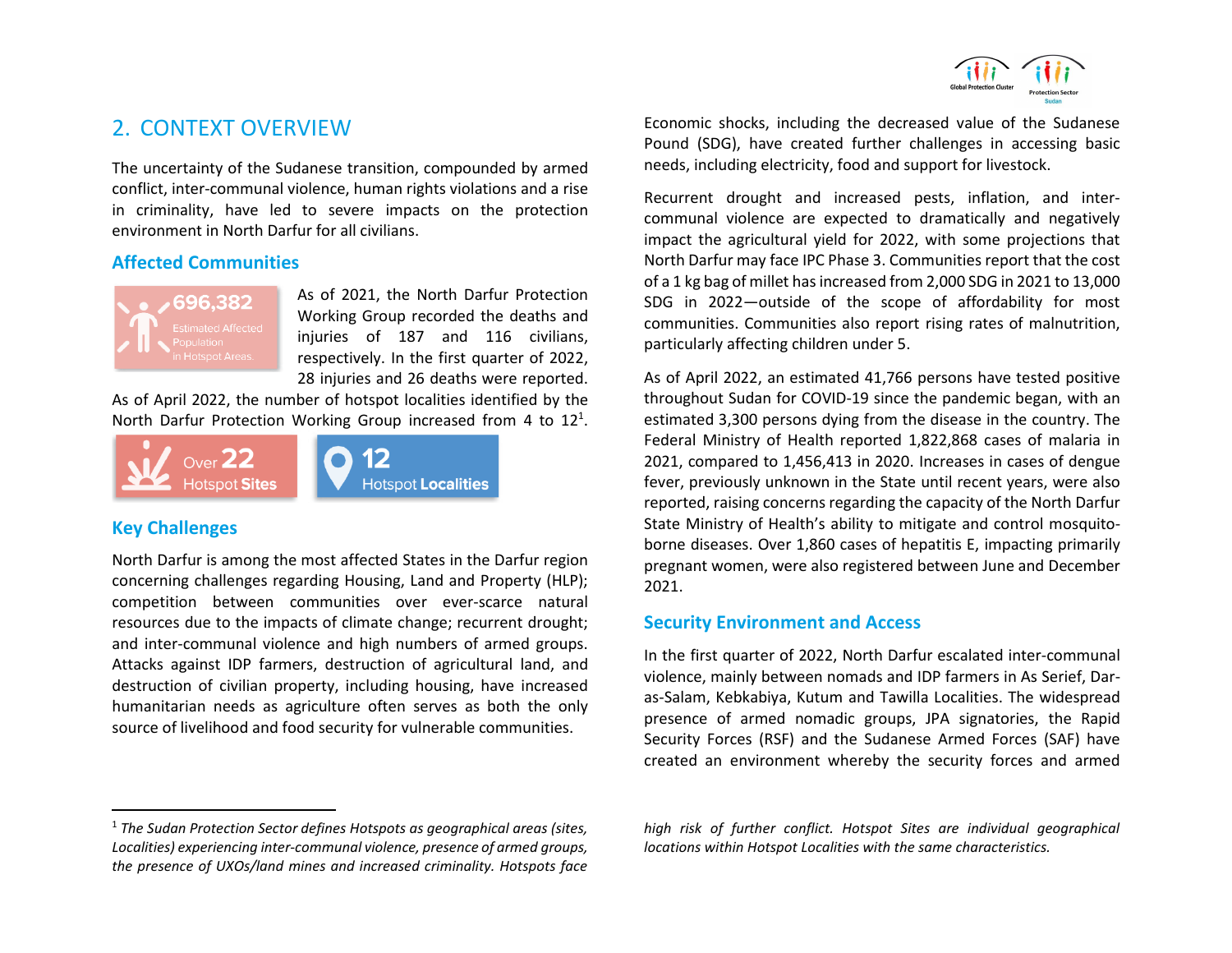

groups compete for control over various geographical locations, placing civilians at high risk when conflict occurs.

Following the 2021 withdrawal of UNAMID, general criminality has significantly increased in North Darfur with regular reports of carjackings, looting and random attacks, impacting both displaced persons and the host community. Attacks on commercial vehicles on main roadways, including from Al Fasher to main towns in localities, are a risk for transporting critical goods and for humanitarian assistance reaching those who need it most. The physical presence of the Sudan Police Force (SPF) is extremely limited due to a lack of human and financial resources, including vehicles, communication means, adequate training and the ability to open and conduct investigations. The limited or lack of female police, including in some main towns or localities, is also a significant deterrent for female civilians reporting incidents.

Safety and security remain a key concern in IDP camps, IDP gathering sites, main towns and villages, and humanitarian actors to assess their situation and provide protection services and humanitarian assistance. Despite a ban on motorcycles issued in 2016, armed groups regularly conduct attacks on civilian locations using a combination of motorcycles, camels, horses and vehicles. The majority of IDP camps and sites in North Darfur were established in the mid-2000s, have large populations and lack the regular presence of police and security forces. Humanitarian actors do not manage any IDP camps or gathering sites. State authorities generally designate civilians from the Locality level to manage camps in tandem with community leaders.

Large-scale displacement from Tawilla to Al Fasher from July to September 2021 resulted in several hundred families arriving at the Zam Zam IDP camp, the largest IDP camp in North Darfur and the only IDP camp in Al Fasher locality open to new arrivals. Since November 2021, regular standoffs between nomadic groups and IDPs in Zam Zam have led to concerns regarding potential large-scale attacks on the camp. IDPs from rural areas of Tawilla locality displaced to IDP camps within the locality also report fear of leaving camp due to the

presence of both security forces and armed groups near peripheries, leaving vulnerable households without access to agriculture, their only livelihood, and increasing potential for food insecurity. Women and girls report leaving camps to gather firewood only under cover of darkness at night to avoid potential GBV and harassment. In contrast, men often do not go at all, given the risk of attack or recruitment.

Access for humanitarian actors to safely reach affected communities has been drastically impacted by limited or lack of security, leading to delays in conducting inter-sectoral assessments and the provision of life-saving assistance.

| <b>Hotspot Localities in North Darfur State</b>   |                                     |                          |          |         |
|---------------------------------------------------|-------------------------------------|--------------------------|----------|---------|
| Kabkabiya: town, surrounding villages and Sortony |                                     |                          |          |         |
| Kutum                                             | Tawilla                             | DareSalam:Shangil Tobaya |          |         |
| Saraf Umra                                        | As Sereif                           | Al Lait                  | Al Korma | Al Tina |
| Milit                                             | Al Fasher including El Fasher Rural |                          |          |         |
| Umbaru                                            |                                     |                          |          |         |

# 3. PRIORITY PROTECTION RISKS

The capacity of the North Darfur State authorities to guarantee the Protection of Civilians continues to be extremely limited due to political and economic instability at State and Federal level. Aftershocks of the 25 October 2021 military coup and the lack of implementation of the 2020 Juba Peace Agreement and the National Plan for Protection of Civilians contribute to an unstable security environment. Therefore, priority protection risks include:

# **RISK 1: Attacks on civilians and destruction of civilian infrastructure**

Attacks on civilians and destruction of civilian infrastructure are one of the main protection risks for communities in the State. While intercommunal violence is most common between IDP farmers and nomads and other groups, factional fighting between government and SLA AW forces and its splinter factions is also common. The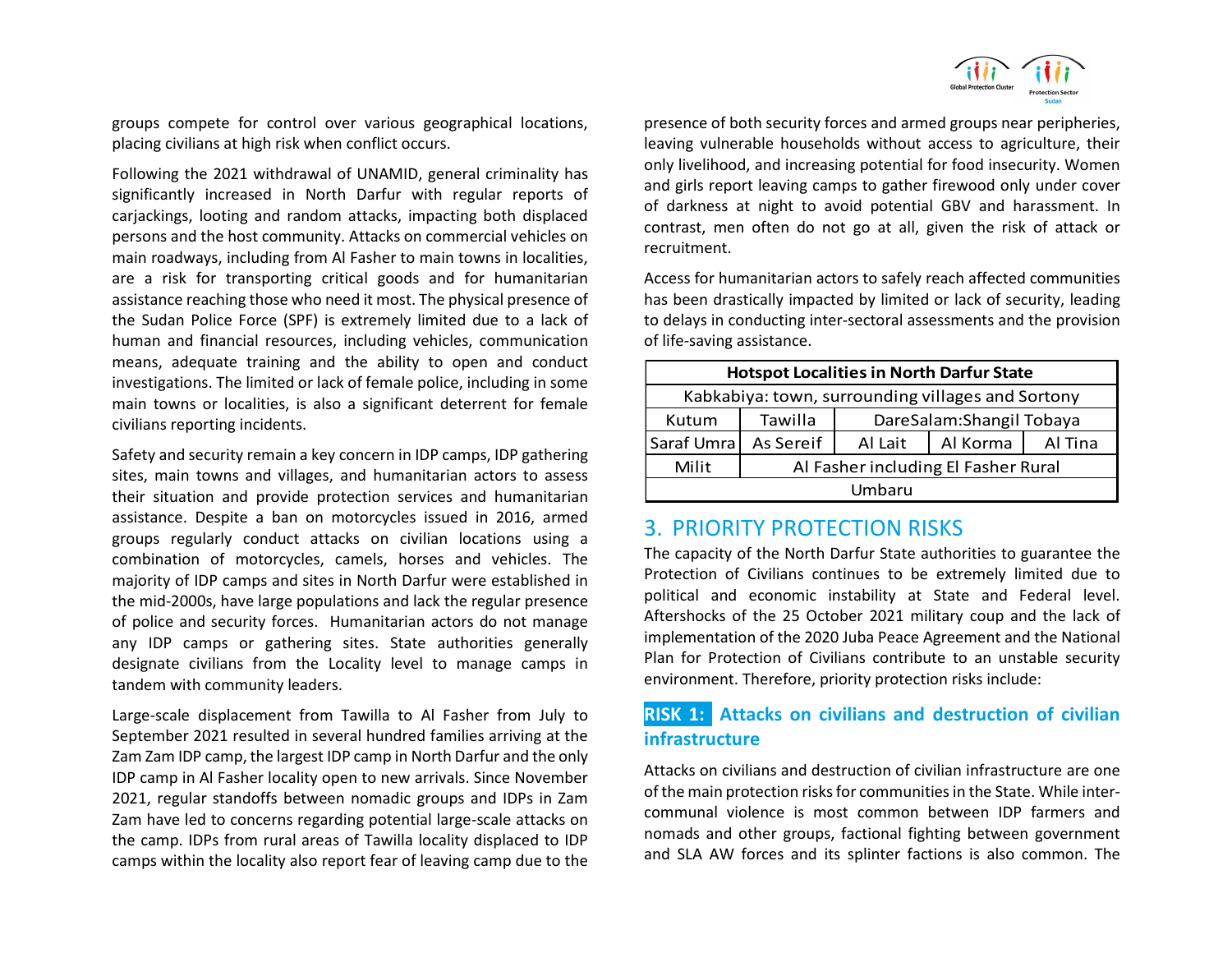farming season plays a significant role in inter-communal violence as IDPs return near or to their areas of origin to farm small plots of land they own or rent. As the farming season often falls in tandem with nomads migrating their livestock, like in other parts of Darfur, nomads will often accuse IDP farmers of infringing upon migration routes or returning to areas where, according to them, IDPs do not originate from or vis versa, IDPs accusing the nomads of destroying their crops. From July 2021 to April 2022, at least 17 villages across the State were reported as destroyed by armed nomads, with the intentional destruction of homes, crops and property also reported during attacks leading to challenges in returning to areas of origin.

Indiscriminate attacks on civilians have led to protests in town centres and Al Fasher town, whereby civilians demand authorities take action against alleged perpetrators in accordance with Sudanese law. In November 2021, protests against the security forces and armed groups in Shangil Tobaya, Dar-as-Salam Locality, led to the destruction of police vehicles, government offices and partial destruction of the local hospital, interrupting service provision.



UNAMID facilities across North Darfur localities, known as "Team Sites", consisted of key infrastructure, including computers, pre-fabs, medical equipment, and water purification supplies, among other resources. Despite plans for UNAMID to hand over Team Sites to communities and the North Darfur authorities, most facilities have been looted by armed groups, including the Team Site in the Sortony

it i i SUDAN: NORTH DARFUR STATE **IDP Population Per Locality** CHAD Al Malha  $• 3.748$ Al Tina NUCH<br>NN-OCRON  $@ 45$ Um Baru Kerno ta aar Um Kadada Office **CENTIS Citation**  $\circ$ Ö. uneo (na son **UNITCH** AL Tawisha **DPGs** Al Latt O Li Fula

IDP Gathering Site in Kebkabiya Locality and the UNAMID compound in Al Fasher town.

To mitigate violence, the Governor of North Darfur has deployed peaceful co-existence committees consisting of community leaders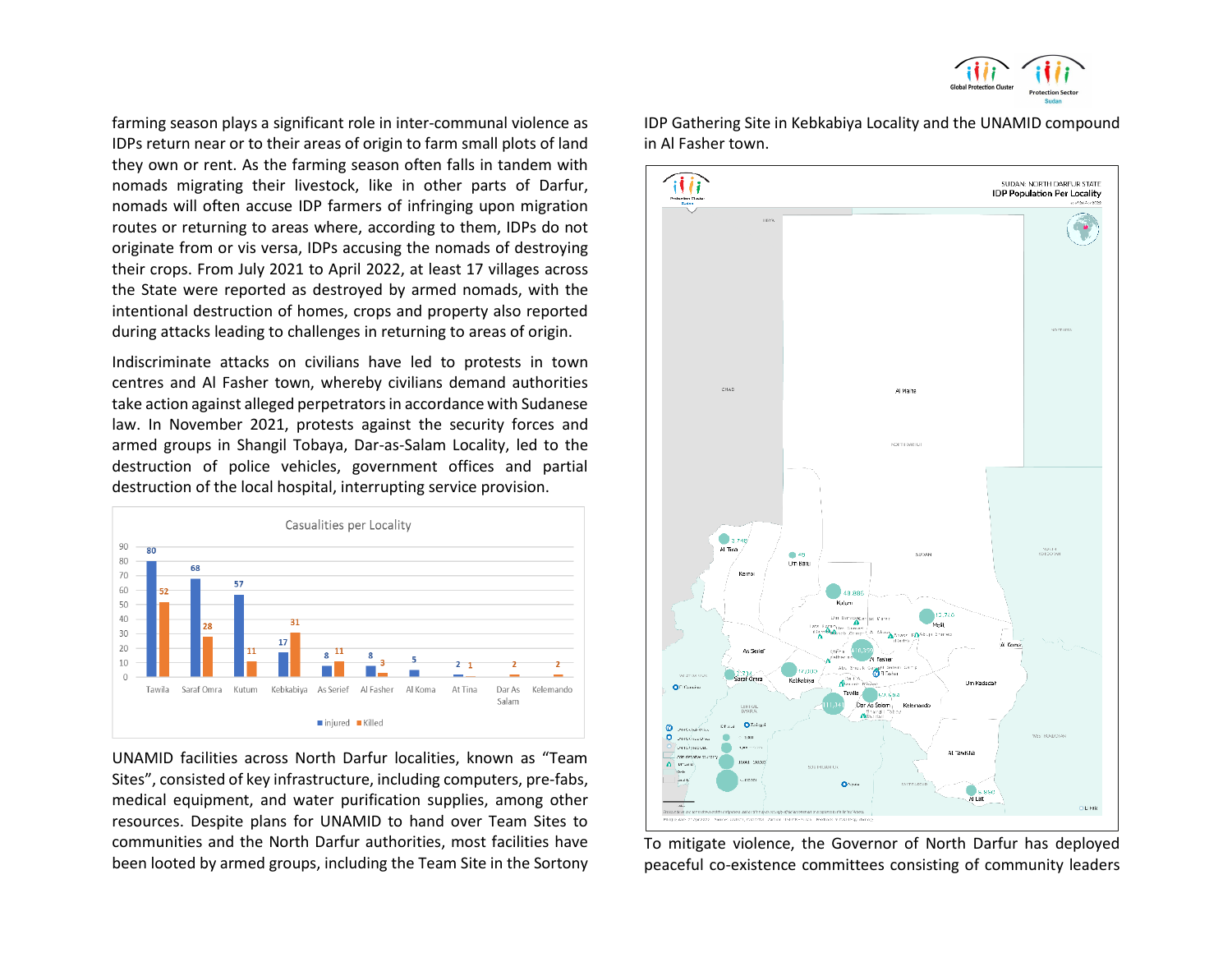and government authorities to quell tensions and mediate disputes in hotspot locations. These measures, however, have not been successful. Instead, the deployment of Joint Forces consisting of SAF and RSF, in coordination with the State Security Committee, has been the only proven measure to stop the violence. The limited presence of security forces and the need for a larger-scale presence around North Darfur has often meant that once Joint Forces are deployed elsewhere, violence resumes. Community trust in the RSF is also a significant concern as some communities allege that the forces are aligned with nomads in certain areas.

Community-Based Structures (CBS), including CBPNs, and community leaders, are actively engaged with UN agencies and partners in identifying incidents of inter-communal violence, displacement, and protection incidents.

# **RISK 2: Denial and impediments to access to services and civil documentation**

According to a UNHCR protection monitoring pilot of CBPNs conducted in February and March 2022, 56 per cent of communities in North Darfur report having experienced physical harm in their communities. Out of the total, 75% report challenges in access to food, 53% report barriers in access to water, and 62 per cent report barriers in access to health care. Furthermore, 84% of interviewed IDPs report challenges in accessing livelihoods, and 62% of communities report Persons with Specific Needs (PSNs) face barriers in accessing assistance and service.

Besides, 43% of community members report fees as the key barrier to not being able to access government services. Regarding missing civil documentation, the four main document types include the National Number, Birth Certificate, National ID and Marriage Certificate: 33 per cent of community members report never having had these documents. HLP challenges remain the key barrier



prohibiting return to areas of origin for many displaced persons. Though some displaced persons have successfully returned in the two decades since the conflict began, others are continuously uprooted due to secondary land occupation by nomadic groups. In the Tawilla locality, IDPs report 3,000 families have returned to rural areas near Tawilla town between 2018-2019, following stability and relative peace. From 31 July to September 2021, almost all these families were again displaced due to reported attacks by nomadic groups and the inability to prove linkages with the land.

In IDP camps and sites, service provision is almost non-existent outside of WFP food assistance and minor health care services. Inadequate shelter and inadequate WASH facilities not meeting minimum standards have led to the spread of infectious diseases and placed children at particular risk. One Primary Health Care (PHC) facility serves 400,000 IDPs residing in Zam Zam IDP camp in Al Fasher Locality. In Tawilla, IDP camps have one supplementary feeding program that serves children under five. Lack of Child-Friendly Spaces, activities for youth and schools leads to child labour and early marriage in camps, with 62 per cent of IDPs living in camps reporting children were married in their communities, and 90 per cent reporting children were working.

PSNs are particularly impacted by lack of services: 2427 cases have been identified (824 Male, 1603 Female), out of which 1053 (400 Male 653 Female) received material assistance. Main PSN categories identified include (but are not limited to): physical and mental disabilities, single parents, persons with critical medical conditions, Unaccompanied and Separated Children, single elderly persons, GBV survivors, female-headed households, and pregnant and lactating women<sup>2</sup>.

The capacity to address protection risks is further weakened by the local currency depreciation, impacting the ability of protection partners to implement projects and contributing to a high staff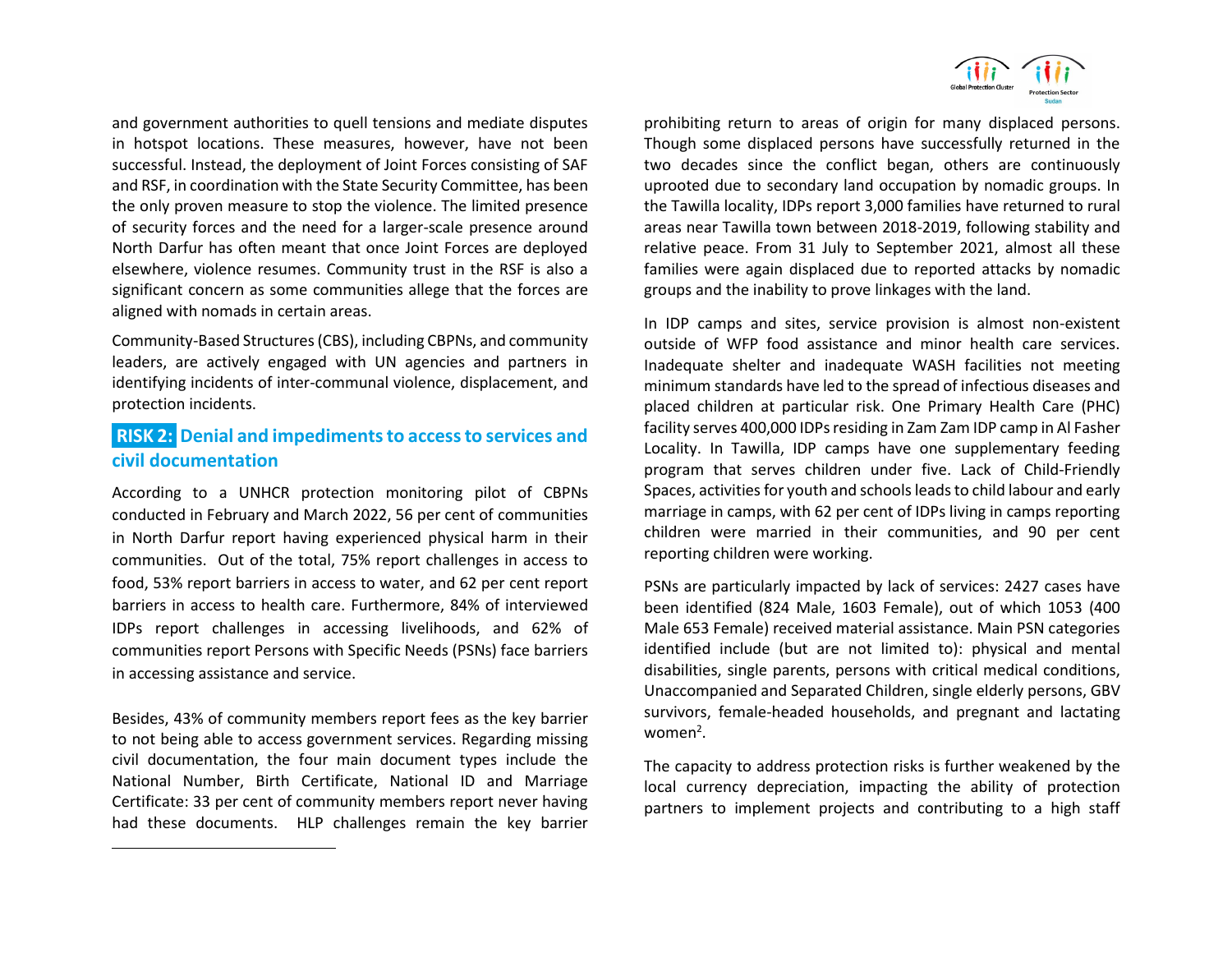turnover. The lack of guarantees in the safe implementation of projects is also a significant impediment to providing services.

### **RISK 3: Gender-Based Violence (GBV)**

GBV remains the most significant protection risk for women and girls in North Darfur. Regular displacement, lack of privacy at home, and reliance on women and children to fetch water and firewood are major risk factors. During the agricultural season, women and children are regularly attacked by armed individuals/ groups during transport to and from farming areas and while conducting agricultural activities.

Service provision for survivors is extremely limited in North Darfur. It is mainly available in the main towns of Kutum, Kebkabiya and Al Fasher localities, where survivors must pay transport costs out of pocket and face dangerous conditions on roads. Following the 25 October coup, doctors and health care workers providing GBV services have faced resurgent stigma and threats, leading some to relocate to Al Fasher town out of fear for their physical safety. This has restricted care to towns where services are available. Doctors must sign off on official paperwork for access to services, including lab tests, Clinical Management of Rape (CMR) and medication. IDPs in Zam Zam IDP camp in Al Fasher locality report that survivors of GBV following the 2021 farming season need Psycho-Social Support (PSS), which is only available from a handful of almost entirely male social workers at the Ministry of Social Development (MoSD). IDPs in Tawilla town and IDP camps have recorded over 200 cases of GBV from 31 July 2021 to April 2022, highlighting that the local hospital has no specialised services and only admits survivors to stop bleeding. The North Darfur GBV Working Group has identified Tawilla as an area in need of services but has been unable to implement due to continuous violence and lack of security. While women and children have identified coping mechanisms, such as collecting firewood at night to mitigate the risk, the threat of GBV remains

prevalent. Experts should investigate incidents related to the conflict between armed groups and communities in Conflict-Related Sexual Violence (CRSV). Most survivors do not report cases to the SPF, citing a lack of trust in the authorities to open an investigation, high levels of impunity for alleged perpetrators and intimidation by security forces and armed groups.

# **RISK 4: Grave violations against children**

Children in the Darfur states of Jabal Mara and Jabal Moon continue to be the most affected by grave child rights violations in Sudan, as well as children in rural areas and internally displaced children. The access to conflict-affected children and populations for monitoring, reporting and response purposes in Jabal Mara, including North Darfur, remains a continued challenge. The access restrictions were mainly due to security concerns and administrative impediments. Therefore, no figure provided will indicate the overall scope of grave violations against children in Sudan. Still, the United Nations could capture and verify some cases. Despite the challenges, child rights violations were reported in North Darfur in the two first months after the military takeover. Overall in Sudan, in October 2021, the United Nations verified 27 incidents of child rights violations, mainly arbitrary arrests and detention of children; in November 2021, 33 incidents of child rights violations were verified, mainly incidents of children injured and arbitrary arrested and detained; in December 2021, 62 incidents of child rights violations were verified, especially arbitrary arrests and detention cases; in January 2022, 56 incidents of child rights violations were verified, particularly arbitrary arrests and detention cases; in February, 34 incidents of child rights violations were confirmed, mainly maiming cases; and at the moment of reporting one case of maiming in March 2022. The United Nations also received 82 credible reports of children arbitrary arrested and detained in January (7), February (62) and March (13).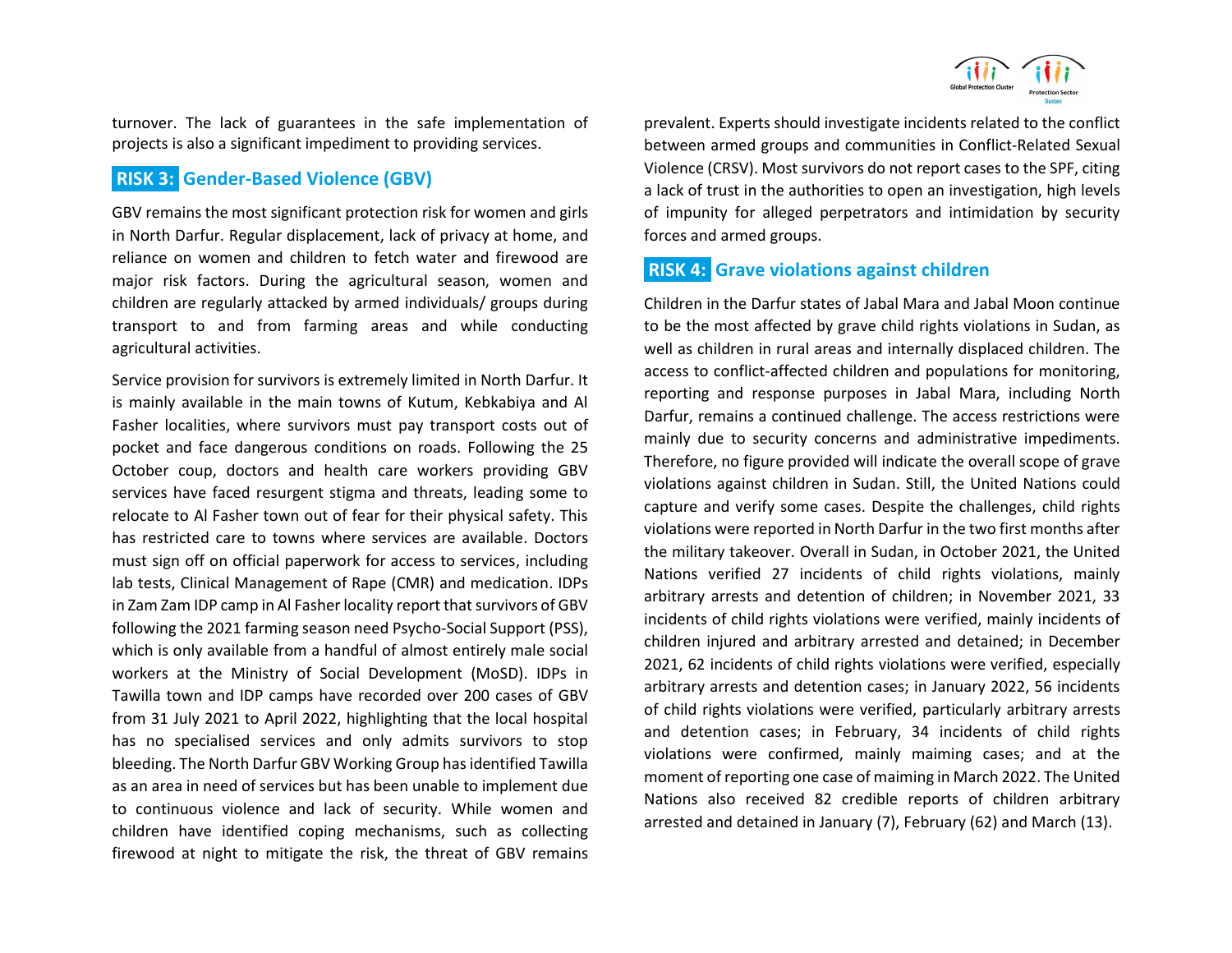In March 2022, Tawilla locality hosted more than 30,000 IDPs, mainly from East Jabal Mara and South Tawilla -the border between central and North Darfur, where the Social Welfare office in Tawilla reported that they documented around 32 cases of rape for minors from July 2021 up to March 2022. Women groups from the newly displaced persons in July 2021 reported that SGBV cases are happening daily. However, they are not reporting cases due to stigma and poor services at the locality in terms of treatment and other medical services. Kabkabiya, including Sortoni, Tawilla and Darelsalam localities, are affected mainly by the Jabal Mara crisis in 2021 to 2022.

# 4. RESPONSE

From 2021 to April 2022, the North Darfur Protection Working Group (PWG) has conducted and participated in protection monitoring and inter-agency missions to the following locations: Abu Shouk, Al Salam and Zam Zam IDP camps in Al Fasher Locality; the Sortony IDP Gathering Site in Kebkabiya Locality; Shangil Tobaya town in Dar-as-Salam Locality; Tawilla town and Tawilla IDP camps in Tawilla Locality; and As Serief town in As Serief Locality. During missions, the PWG, in coordination with the North Darfur CP and GBV Working Groups, conducts monitoring by using protection monitoring tools and holding Focus Group Discussions (FGDs) and Key Informant (KI) interviews with North Darfur authorities, traditional community leaders, women's representatives, youth representatives and other vulnerable community members.

The PWG, CP and GBV Working Groups also liaise with Community-Based Protection Networks (CBPNs), the backbone of the protection response in North Darfur, to identify incidents and risks and to make referrals to services where they exist. CBPNs are the primary source of monitoring by humanitarian actors across the Darfur region.

The Protection Sector regularly coordinates with the Ministry of Social Development (MoSD) and the Humanitarian Aid Commission (HAC) on response to humanitarian needs and capacity-building, with



MoSD co-leading the PWG, CP and GBV Working Groups in conjunction with UN agencies. From October to December 2021, UNHCR and UNITAMS held a week of capacity-building sessions with the North Darfur State Protection of Civilians (POC) Committee, conducting sessions on the nine thematic pillars of the National Plan for the Protection of Civilians (NPPOC). Activities included substantive discussions between government authorities and community leaders and discussion of a Terms of Reference and a corresponding work plan. However, the events of 25 October 2021 have left the future of the NPPOC unclear as the Federal-level NPPOC mechanism has been dismantled, and Federal authorities have provided no instruction or resources to the State POC Committee to implement the Plan.

The Protection Sector also regularly collected information on the protection of civilians' concerns and communicated them through Protection of Civilians Advocacy briefs to concerned stakeholders. In March 2021, the Sector also facilitated the SRSG's and members of his delegation (principals of main UN agencies) mission to North Darfur, organised their meetings with the governor and members of the POC committee, visits to the project sites and meetings with the NGO partners.

# 5. RECOMMENDED ACTIONS

#### **Protection of Civilians**

The Government of Sudan should provide robust support to authorities in North Darfur to carry out the following activities to strengthen the Protection of Civilians:

- Access to Security:
	- **a.** The Sudanese Police Forces (SPF) should be provided with physical and financial resources to increase their presence and capacity across North Darfur, with an active presence in the main towns of localities in addition to Al Fasher. The SPF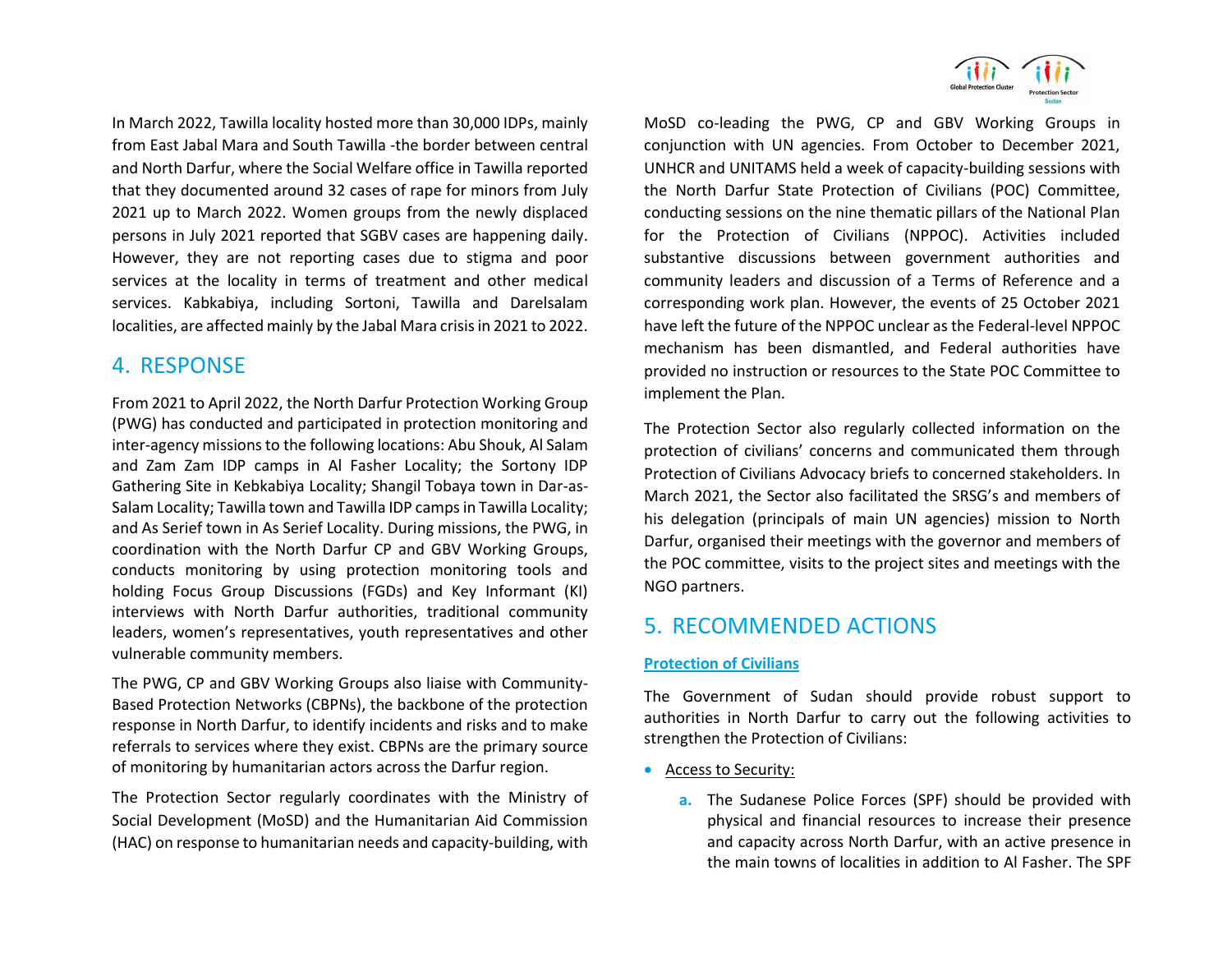

should be enabled to carry out impartial investigations against persons accused of criminal activity without fear of retribution from the Government, security forces and/or nonstate armed actors. They should also be empowered to prevent the looting of livestock and the destruction of civilian property, including agriculture spaces and homes.

- **b.** The State Security Committee should guarantee safe, consistent access for humanitarian actors in accessing affected communities during conflict and disasters. Humanitarian corridors should be created for civilians to flee without risk of harm in congruence with International Humanitarian Law.
- Access to Justice: Most civilians reside in rural areas without access to formal courts and little trust in formal judicial mechanisms. As such, the State Native Administration should be capacitated in their roles overseeing Rural Courts by enhancing their knowledge of Sudanese law, International Humanitarian Law and Human Rights Law to avoid rights violations during judicial proceedings. State-level justice actors from formal courts should work hand-in-hand with Rural Courts to ensure that all civilians have equal access to justice.
- Peaceful Co-Existence: The State Security Committee should endorse peaceful co-existence activities of the Governor and his cabinet to mediate conflict between communities. Lack of trust between communities and in the capacity of the State and its armed forces continues to lead to cycles of violence and continuous displacement. Peaceful co-existence activities should be civilian-led but must be endorsed by State Security, given the role of the armed forces in providing security.

#### **Implementation of the Juba Peace Agreement (JPA) and National Plan for the Protection of Civilians (NPPOC)**

• The Government of Sudan should clarify the importance of the National Plan on the Protection of Civilians (NPPOC) and advise

and give directions to State POC Committees on their roles and responsibilities. As of 2022, the North Darfur POC Committee is established but inactive and is not utilised by the Government of North Darfur in the Protection of Civilians. If clarification is made on the NPPOC, the State POC Committee should be capacitated with financial and human resources to carry out the implementation of the Plan.

- Disarmament, Demobilization and Reintegration (DDR) activities, as stipulated in the JPA, should be implemented without delay, focusing on agricultural areas of the state that witness heavy violence- including the killing and injury of civilians, in addition to widespread GBV during the farming season.
- North Darfur authorities should ensure that rule of law is enforced to prevent looting and theft of livestock and mediate disputes between communities to prevent escalation of tensions between communities into inter-communal violence. North Darfur authorities should also ensure that security forces are present at checkpoints to safeguard the physical safety and security of affected communities.

#### **Gender-Based Violence**

- The Government of Sudan should support the North Darfur authorities in ensuring that humanitarian assistance for survivors is provided without delay, with services available in the main towns of localities. Healthcare workers, including doctors, should be free to provide GBV services without fear of violence or retribution, and assistance for GBV survivors, including Clinical Management of Rape (CMR) and PEP kits should be available for public usage and not appropriated by the State or private clinics.
- Specialised services, including Psycho-Social Support (PSS) and individual case management, should be made available at the locality level through the Ministry of Social Development to avoid transport fees and long travel times to access State capitals where